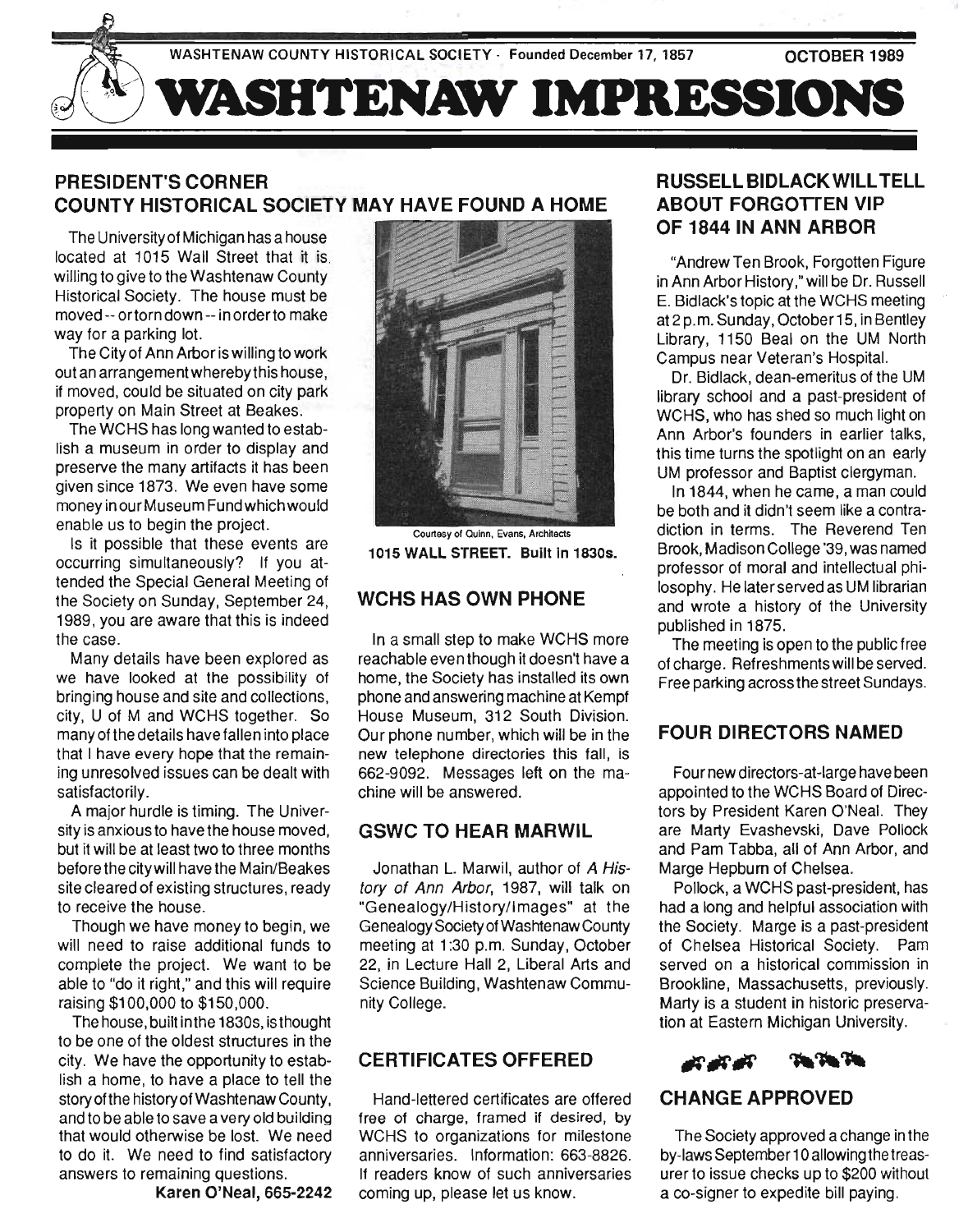# **AT WEBSTER CORNERS: 1875 BLACKSMITH/WHEELWRIGHT SHOP RESCUED**

A few years ago the Webster Township Historical Society rescued an old blacksmith/wheelwright shop, moving and restoring it at a new site on Webster Church Road just north of Farrell Road, near several other original historic buildings at those corners.

In September, WCHS visited the shop aswellasthe 1834 Webster Church, the 1871 township hall, and Cottonwood Farm with its modified Greek Revival house where the township was organized in 1833 and named for Daniel Webster, a hero of the time.

Restoration of the 28 foot square twostory shop, topped with a cupola on the hip roof, is an on-going project, Linda Chapman, chairman, said.

"We hope eventually to be able to build buggies here with tools that we have. A lot of tools that you see are not original to the shop and a lot are.

"This shop was located about a mile and a half down the road (north) across North Territorial Road. There's a brick upright and wing style farmhouse on the left. The shop was at the back of that property.

"At most it was used from 1875-1917 -- those are the outside limits. We're not exactly sure. Anytime anyone has any more information to contribute we're happy to have it.

"Tillotson Wheeler, one of the original Webster settlers, owned that farm origi nally. This was his grandson's shop. The grandson, Victor Jean Wheeler, had to give up using it sometime in the early "teens of this century because of ill health."

He is buried in the cemetery behind the church, near the new basement addition.

He had fixed machinery, buggies, wagons, sleighs and farm equipment in the shop. He also made small items such as hinges, spikes, door latches and horseshoes although he is said to have avoided shoeing horses because he was afraid of them.

A "before" photo showed the shop was a "real mess." The north wall had deteriorated most. A healthy poison ivy shrub was growing up it. The only access was to lift a piece of corrugated metal and crawl inside near the stairs on the north wall.

There were lots of debris and dead creatures. There were raccoons "and we even found some chickens that were just totally fossilized."



Courtesy of Webster Township Historical Society

#### WHEELER-McMICHAEL BLACKSMITH SHOP

The shop was moved to Webster Corners, Webster Church and Farrell Roads, and is being restored by the township historical society.

"We have come really quite far because the building is now closed in. Now, we're hoping to find some folks who have time and expertise to help us restore some of the machinery."

She showed the five-foottreadle-driven lathe, a workbench and table saw which was originally treadle driven, but when they got it, it had been hooked up to electricity. The saw, originally painted red, had a patent date of October 7, 1873. Those items were given by a man now at Chelsea Methodist Home.

She showed a wheel-rim bender to make buggy wheels. Among the original things are a stock of felloes or fellys (exterior rim of wheels) and spokes stored on the second floor. Two of the halfcircle felloes made a wheel. There was also a curved piece for sleigh runners and a wagon wheel hub.

There used to be a shed on the back with a steam engine in it to drive the pulleys that turned the lathe. The story goes that Henry Ford, on one of his buying expeditions, came by and bought the steam engine for Greenfield Village.

The building is stained dark gray on the outside. On the inside, one can see where new boards replaced old. "We haven't made any attempt to disguise what had to be done," she noted.

"When our Amish friends moved the

blacksmith shop, they had a crane and they were picking it up with the beams on the upper story. One beam broke in half and a whole wall just fell down."

Otherwise, the beams are original. One of the second story beams was not cut or adzed at all -- "it's just a tree with the bark still on it."

Why did they have Amish? A local house mover told them he didn't think it could be moved intact. She talked to the Amish who had helped with Parker Mill restoration but their price was more than the group they chose. The Amish are experienced with this kind of construction.

The county building code required a three-foot footing "but we still wanted it to look as if it had its original stone foundation."

"Jacob Arthur, sort of the senior member of the group we used, measured the building, came up here with his string and measured where the foundation was supposed to go.

"A cement company poured the concrete and just below the surface they started using the original stone. In one day they did all the stone. Next day they brought the building and set it on there and it fit."

Next stop was the township hall on Gregory Road at the south end of Scully Road where Township Supervisor Don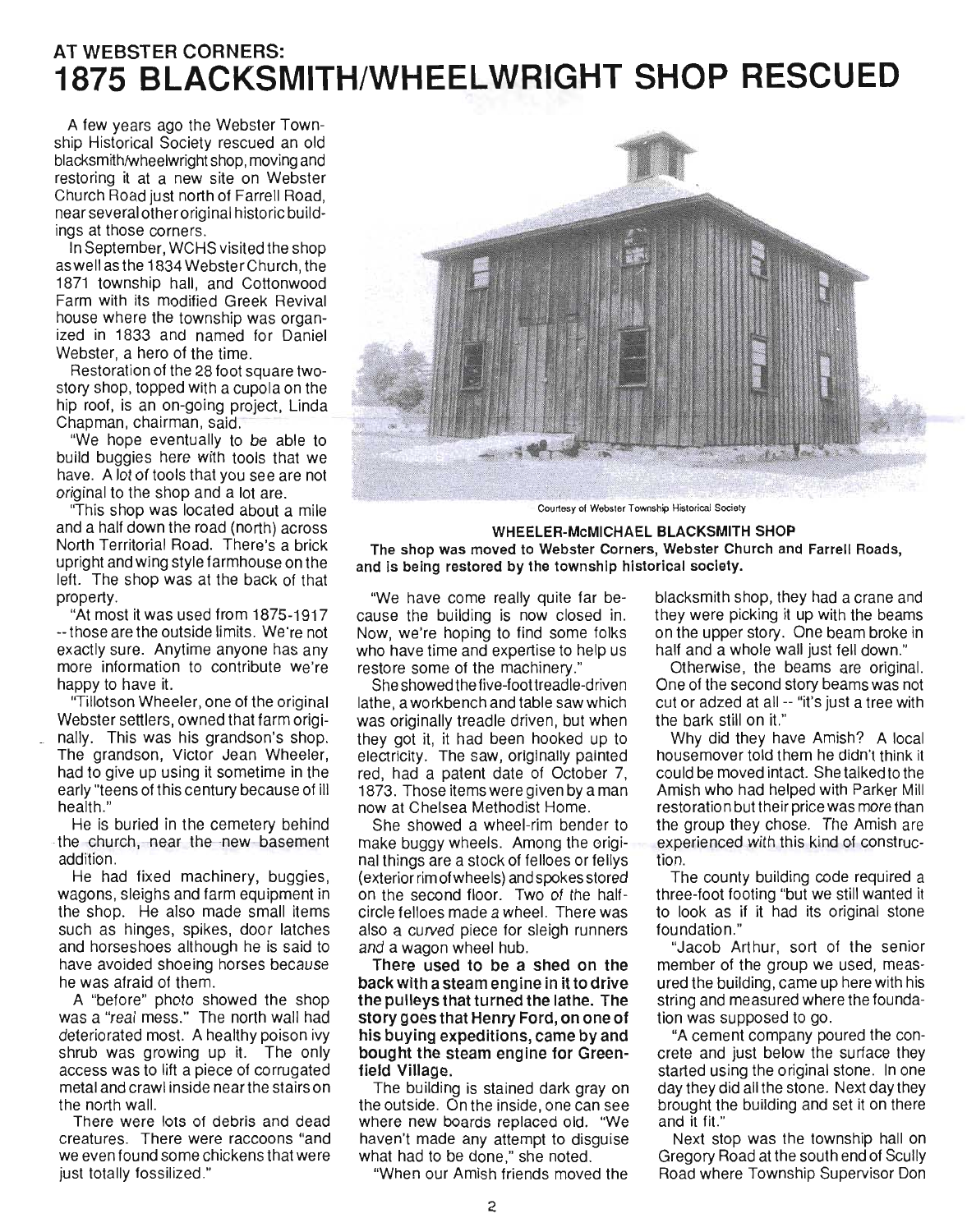Zeeb was waiting to tell about township history and the little white frame building still used for township meetings and voting.

A registered state historic site, it is believed to be the sixth oldest township hall in continuous use in Michigan.

Judge Samuel Dexter came to the township in 1824 and built the first house. Two other early settlers were Thomas Alexander and Luther Boyden.

According to the history books, Alexander walked out from Detroit and met the more affluent Boyden who had come on a horse. By a tree where Boyden School came to be, they tossed a coin for who would get the choice plains land. Boyden won the toss and got what came to be Brookwater Farm.

The Boydens lived there for three generations. The first generation built a log house. They had a big barn raising, the first In the locality without hard liquor. The first big building In the community, the barn was used for church and weddings.

Zeeb bought Brookwater Farm in 1960. He and his wife, an Alexander, now live there .

The township was organized in 1833 at John William's farm, on Farrell Road, now Cottonwood Farm, owned by May Mast. The first township hall was built on Scully Road at North Territorial and used until 1871.

Acommittee was formed April 4, 1870, to petition the state legislature to get money toward a new hall. The township voted a tax 44-3 on April 4, 1871. By December 4 it was ready for the first meeting in it. It cost \$1,758.17.

The old hall couldn't have been much of a building, Zeeb thought, because it was sold for \$24 for the wood in it. The purchaser tore it down.

They passed a law a couple of years ago that townships don't have to have the traditional annual meetings, but Webster still has them, he said. Everybody is invited. They can set salaries of officials.

Only about a dozen citizens come. "If there's something controversial you might get a whole 25."

"We are up to about 3,400 people. When I came in 1960, I think the population was right around 1,500. A year ago we had 26 building permits. Through July 1989 we've had 41 .

The hall is used for township board meetings every third Tuesday, building or zoning board meetings every third Wednesday, Board of Review in March for three days when property owners may appeal tax assessments and for voting.

In times past it has been used for square dances and singing schools, Mrs. Mast said.

When Zeeb first became supervisor in 1974, agricultural property was three fourths of the assessment roll, now it's down to less than one-quarter. "We classify anything under 20 acres as residential -- nobody out here makes a living on anything less than 20 acres."

"The last few years, hardly anybody made a living on more than that," he quipped. 'We had a lot of dairy farms, now we have only three. However, we probably have as many horses as we ever had in the township."

Among the early settlers, the Alexanders came from England. They claimed everything was bigger in England - trees, crops, etc., Zeeb related. They had a big storm here one day and one of the guys from here, of a different nationality, said, "How about it, do you have better lightning over there?"

The Boydens came from Massachusetts. Boyden claimed they cut all their grain there with just scythes, they didn't use cradles. People came with cradles to help cut grain at Brookwater Farm. It soon became apparent that men with cradles could cut much faster. Guys with scythes were put to binding up cut grain instead, he said.

The hall had no furnace until the early 1950s. A suspended ceiling, installed about ten years ago, greatly improved the acoustics, Zeeb said.

He called attention to a patch in the middle of the center aisle floor. Before his time, he said, somebody busted up a couple of chairs and started a fire right there. It burned a hole through the floor and burned up the chairs, then went out.

May Kleinschmidt Mast welcomed visitors to Cottonwood Farm. In her opening remarks, she noted that John Williams came to Webster in about 1826 from the east and took up 1,000 acres. He divided it among four sons. Jeremiah got Cottonwood Farm, another John Williams got where the church is, a third son was on Zeeb Road.

The first John Williams is buried on a hill to the west with his wife and mother. Jeremiah and some otherWilliams family members are buried in a corner of the Cottonwood Farm yard.

Cottonwood Farm remained in the Williams family for several generations until the great depression. The Masts bought it from the Dexter Bank.

" Do you remember the movie actor, Jeff Daniels, from Chelsea?" she asked. "The first John Williams in

### Michigan was his great-great-great .grandfather."

"We moved here and I started taking kids. A man came from Lansing and said, why don't you start a camp? I had a camp here for 25 years and taught music, crafts and riding. We had as high as 50 horses here, every kid had a horse.

"We fed about 60 people here. I have five houses in a cluster here. We used them for camp and farm vacations and I also served chicken dinners here. I even entertained the London Symphony here."

Williams' former cider storage shed on the corner stood empty for years before it was given to the community and made into a community house, now owned by the church.

Mrs. Mast once taught in the oneroom Church School that stood on another of the four corners before it was moved across the road and attached to the church.

Cottonwood Farm house is on the national register and is called modified Greek Revival. And, if you notice, these Williams' were wonderful carpenters. "Look at all the little gingerbread (dentils)."

''They used to hold township meetings and church here at first."

"The house had six bedrooms and two living rooms. It really was a two family house. In those days, people took care of their old people."

She has six grandchildren plus others living on the premises inthe extra houses and apartments. One grandson, a carpenter, built a gazebo and a house. Another is a painter and a third, a digger of basements and such.

She then invited the visitors into her antique-filled home, that one person commented was like a museum itself. A red plush settee reminded visitors of a couple similar ones at Kempf House in Ann Arbor which were machine made except for a top center carved decoration.

Mrs. Mast's settee had set in the church balconyforyears when she made the best offer for it.

While she has a modern kitchen, she has the original kitchen with a large open hearth fireplace and "a real Dutch oven" in the wall beside it with its own flue. She used a long-handled "peel" to show how you put bread back in or took it out of the oven.

''This is where the early settlers did all their cooking," she said.

The hearth was fully accessorized with the tools of fireplace cooking in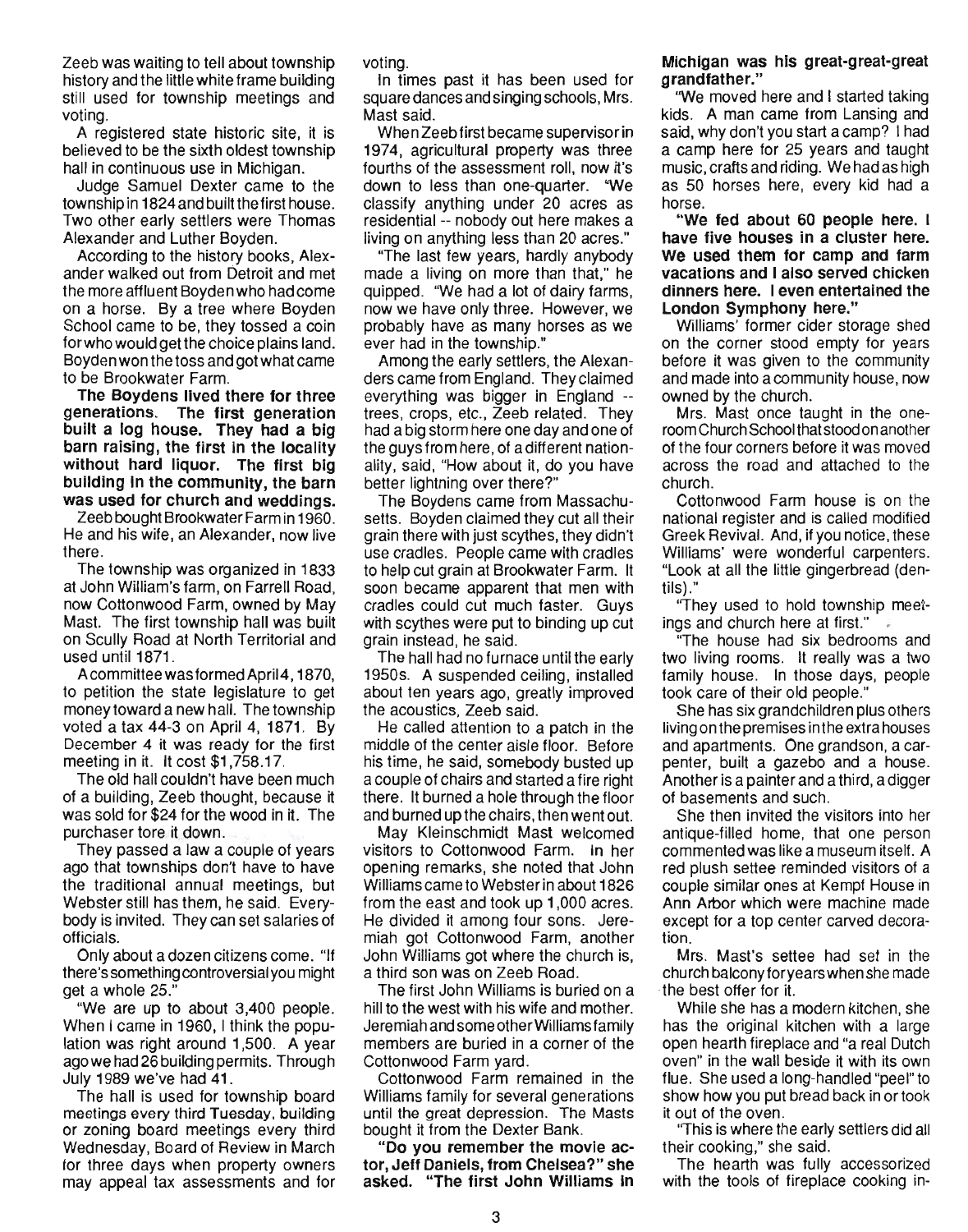cluding spiders (frying pans) with legs.

She showed visitors a frilly georgette 1920s dance dress from when she used to "do a lot of dancing" and her high school graduation dress. She then sat down at a piano and played "Country Roads" and some hymns.

Before the group left she showed them her craft house where she works on her larger paintings, reminiscent of Grandma Moses, on crafts or plays piano.

A large painting there is of the Kleinschmidt log cabin on Esch Road in Freedom township. Other of her paintings are in the main house. More noticeable are the outdoor murals that decorate her large barn and craft house.

Because the Society had to have a business meeting, WCHS's Webster visit began with a meeting in the church hall rather than at the blacksmith shop as originally planned.

After the meeting and refreshments, the Rev. John Gardner, pastor, led a tour of the 155 year old church, beginning in its newest addition, the basement church hall.

"I guess we look on ourselves as living history in this place. The church in which we gather on Sunday mornings is 155 years old. (A state historical marker stands in front.)

Five years ago there was no meeting hall underneath the church. John Westerman, a local house-mover and his partner, pulled out the original foundation and literally lifted the church, he said.

Then a bulldozer came in and dug things out, creating the space in which the Society met, he said.

About 35 years ago, the church had moved a former one-room school from directly across the road and attached it to the church for use as a church school.

The Rev. Gardner led the tour through the older basement under the former school and upstairs.

"I was kind of struck by the lady's comment that some of you drove all the way out here. Mentally, it's a long way. In fact, we are only ten miles from UM stadium.

"For most of the church's history, people have been coming out here because when the church was built and even now you can see there are still not a lot of neighbors.

"I'm probably the third full time minister of this congregation. It was not until the 1960s tnat the Church employed a full-time staff person.

For a number of years it was a yoked congregation, with Whitmore Lake United Methodist Church for ten years of so. Before that it was yoked to a Congregational Church in Dexter. Prior to that the ministers all came from Ann Arbor or Ypsilanti to lead the worship services.

There are people in the church who attended school in this former one-room school and even people who taught here.

He called attention to several pictures on the wall. When the church celebrated its sesquicentennial in 1984, they commissioned Chelsea Artist Ben Bower to paint the church in watercolors and also depict other church properties - the parsonage and barns, the community house across the road. The barnes are used for the Webster Recycling Center.

Older photos showed the missionary society, a choral group and the oldest picture of the church itself with the original taller steeple. It was struck by lightning in 1914.

A 1930s watercolor of the church was given the church by a ladywho attended a funeral there. Another, an award winning black and white photo, a framed closeup of part of the church front, was given by the photographer in return for the Rev. Gardner performing his wedding ceremony.

Gardner's own personal project was to try to accumulate pictures of some of the 50 ministers who have served the church. He has about 15 so far. Two of the more notable people were Joseph Estabrook and Moses Coit Tyler, he said.

He led the way into the sanctuary of the church he had called "your basic New England style of Congregational meeting house."

''You can see it's a small intimate space, much more of a chapel. I doubt this is as it was originally. The pews were probably in a slightly different configuration, the centerdoorwas probably not original.

"By all definitions this is a small church. There are 150 members of all ages, not 150 families. There were 117 people here this morning. You put 100 people in here and it's full."

He said the church draws from Webster township, Dexter, Ann Arbor and even some from Saline, Manchester, Whitmore Lake and Livingston county.

## TWO WEBSTER PASTORS MEN OF NOTE: ESTABROOK IN STATE EDUCATION, TYLER IN WHO'S WHO 1900-01

While Webster Church was and is a little church out in the country, some of the 50 ministers in its 155-year history achieved a degree offame beyond having served that church.

Two of the more noted men, referred to by the Rev. John P. Gardner, present pastor, on the tour he conducted of the church for WCHS, were Professors Joseph S. Estabrook (1820-1894) and Moses Coit Tyler (1835-1900).

Estabrook for whom a school is named in YpSilanti, was ''principal'' or superintendent of Ypsilanti Public Schools 14 years, beginning in 1853.

He went on to organize East Saginaw Schools, head Ypsilanti Normal School (now Eastern Michigan University), serve as a professor at Olivet College, also University of Michigan regent and acting state superintendent of public instruction. He served Webster Church 1864- 1866.

Tyler, a man of many causes and callings, according to Treasure from Earthen Vessels, the History of Webster Church, 1834-1984, was the only pastor to make it into Who's Who in America, the 1900-1901 edition.

He had become the first recognized professor of American history in the

United States, while at Cornell University. Prior to going to Cornell in 1881 , he had been professorof rhetoric and English literature at the University of Michigan for a number of years. He served Webster Church 1875-1877.

His causes included temperance, abolitionism, womens' rights and even "musical gymnastics", a kind of forerunner of aerobic dancing. His callings included pastor, teacher, journalist and author. Ordained to the Congregational ministry in 1859, he later was ordained as a priest in the Protestant Episcopal Church in 1883 while at Cornell.

## LILLIAN BROWN HONORED

A WCHS member was honored last Maywhen the Milan Public Library named its genealogical collection The Lillian Eggert Brown Genealogical Collection and installed a placque to that effect. She was also given a duplicate placque, all in appreciation of her many hours of work for the library and genealogists.

One of her recent projects, with husband Carl and others, was to index Wing's History of Monroe County.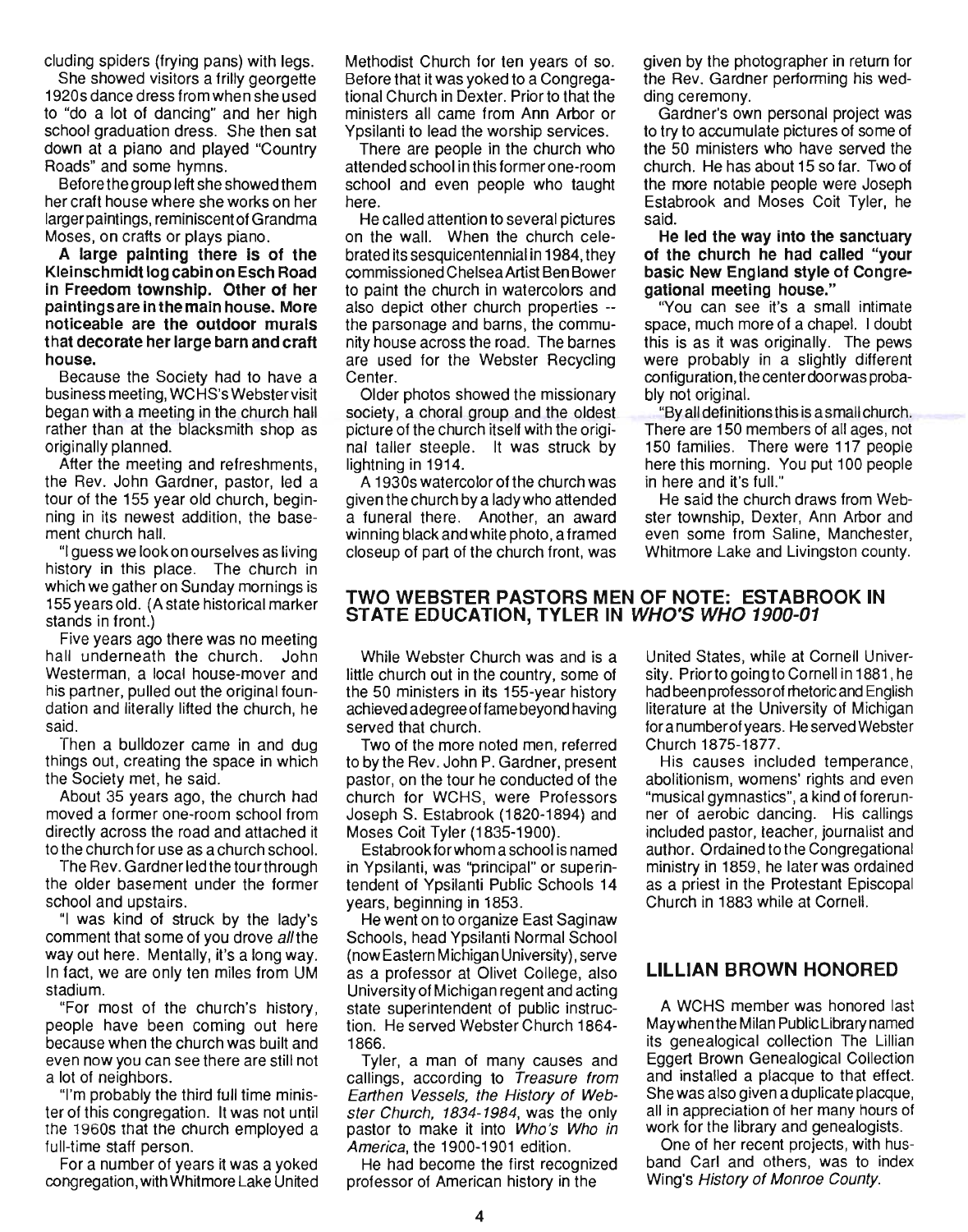# **WASHTENAW COUNTY HISTORICAL SOCIETY MEMBERSHIP, 1989-90**

(Partial listing. To be continued in next issue. From Ann Arbor unless otherwise noted)

### **Patron:**

O'Neal Construction, Inc. Mr. & Mrs. Michael Prochaska

### **Sustaining:**

Ann Arbor News, Timothy White Hugh Cooper Library of Michigan Karen & Joe O'Neal Rudolph E. Reichert, Jr., M.D. Duane & Katie Renken Pauline Rothmeyer, J.D. Trustcorp Bank, Ann Arbor, Nancy Wood Prof. & Mrs. Gilbert R. Whitaker, Jr.

### **Commerical:**

Arbor Farms, Inc. Anderson Jacobs Architects, Inc. First Martin Corporation, William Martin Great Lakes Bancorp, James S. Patterson Hobbs & Black Associates, Susan Dawson Environmental Research Institute of Michigan Milan Public Library Edward Surovell Washtenaw Milk & Ice Cream, Douglas C. Raab

### **Life:**

Mrs. Harold Andrus Miss Doris Bach, Kalamazoo Susan Wurster Betz, Dexter Robert E. Betzig Mrs. William Brown Miss Flora Burt, Chelsea Mrs. George Cameron Prof. & Mrs. Douglas D. Crary Dr. Joseph Fischer, Charleston, SC Mrs. Harold Haines Mrs. Anthony Haven Theodore Heusel Mr. & Mrs. Peter Heydon Mrs. John Judson, Cape Coral, FL Mrs. Paul Kempf Mrs. James Kennedy, Harbor Springs Mr. & Mrs. Ted Kennedy Milton Pool Mrs. Hazel Proctor, Ypsilanti Mr. & Mrs. George Wahr Sallade Raymond Spokes Wystan Stevens Sam Sturgis

Stuart Thayer, Seattle, WA Dr. & Mrs. Harry Towsley Mrs. A.C. Wardrop Mr. & Mrs. Lyndon Welch Mr. & Mrs. Richard Whitker Elizabeth C. Wurster, Philadelphia, PA

### **Regular & Senior:**

Ann Arbor Public Library, Lucinda Lutz Charles & Marian Allmand Forrest Alter Miss Emma P. Anderson Miss Florence M. Armbruster Mr. & Mrs. William E. Austin, Jr. Ms. Rochelle Balkam Mrs. Jean Lynn Barnard Mrs. Gerhard Bauer Mrs. Mary T. Beckerman Mrs. Olive T. Bender Lee E. Benz Robert Hunt Berry Ralph H. Buehler Mr. & Mrs. Russell Bidlack Drs. Ronald C. & Nancy V. Bishop Rosemarion A. Blake Howard E. Bond Miss Barbara L. Bowen Carol E. Bradley Phyllis J. Brannan David C. Braun Mrs. Veronica P. Britton Ms. Margaret W. Bronson Plymouth Mrs. Ethel H. Brown, Manchester Mrs. Lillian Brown, Milan William L. Brudon Mrs. Virginia A. Burr Mr. & Mrs. Robert S. Butsch Robert M. & Doris N. Caddell Carole C. Callard Ross W. Campbell Miss Mary Campbell Jean W. Campbell Dr. Ruth Cantieny Dr. Catherine J. Carroll Mrs. Demaris Evans Cash Ms. Anne C. Chamberlain Mr. & Mrs. Nicholas G. Chapekis Kathleen Chapman, Chelsea Linda Chapman, Dexter Bevery B. Chethik Faith & W.P. Clark Mrs. William S. Clarkson Mrs. Reeva Cranor Jack & Marjorie Craven Ralph E. & Coralyn Crawford Mary M. Culver Morris Dalitz Mr. & Mrs. Lee Danielson

Elizabeth K. Davenport Mrs. Marion J. Davis Mrs. William R. Dawson Angela J. Del Vecchio Mrs. Reynolds M. Denning Raymond A. Detter Mr. & Mrs. Thomas Dickinson Ruth Dimond Mr. & Mrs. Fred I. Dobson, Jr. James C. & Mary J. Dolan E. Elaine Doll Louis William Doll, Bay City Mrs. Carl T. Doman Mrs. Dorothy K. Donahue William G. & Katherine K. Dow Peg & Clarence E. Dukes Richard F. Dunn Heloise W. Dunstan, Dexter Miss Elizabeth M. Dusseau Mr. & Mrs. Robert O. Eberbach, Gregory Fay E. Edsall Rodney Eiger, M.D. Elizabeth Elling Mark & Pat Enns John L. & Susan B. Etter, Dexter Jim & Marty Evashevski Tom & Gail Fegan Mrs. Lucille Fisher, Milan Robert J. Fisher Robben W. Fleming Miss Ruth L. Floyd Ms. Violet M. Ford Frances A. Forsyth Mr. & Mrs. Dale P. Fosdick, Saline Cal Foster Mr. & Mrs. Howard P. Fox Mrs. Lois A. Foyle Mr. & Mrs. Karl R. Frankena Mrs. Carol W. Freeman Arthur & Katherine French Donna & Bruce Freund Mr. & Mrs. John B. Fyfe, Jr., Oexter Hugh P. & George H. Gaston Mrs. Ruth Gewanter Mrs. Pamelo S. Gibb Doris & Douglas E. Gibb Beverly Jeanne Giltrow Chuck & Diane Good Forrest & Thelma Graves Ella M. Grenier Lauretta M. Gribble Mrs. Virginia E. Gutknecht



(To be continued.)